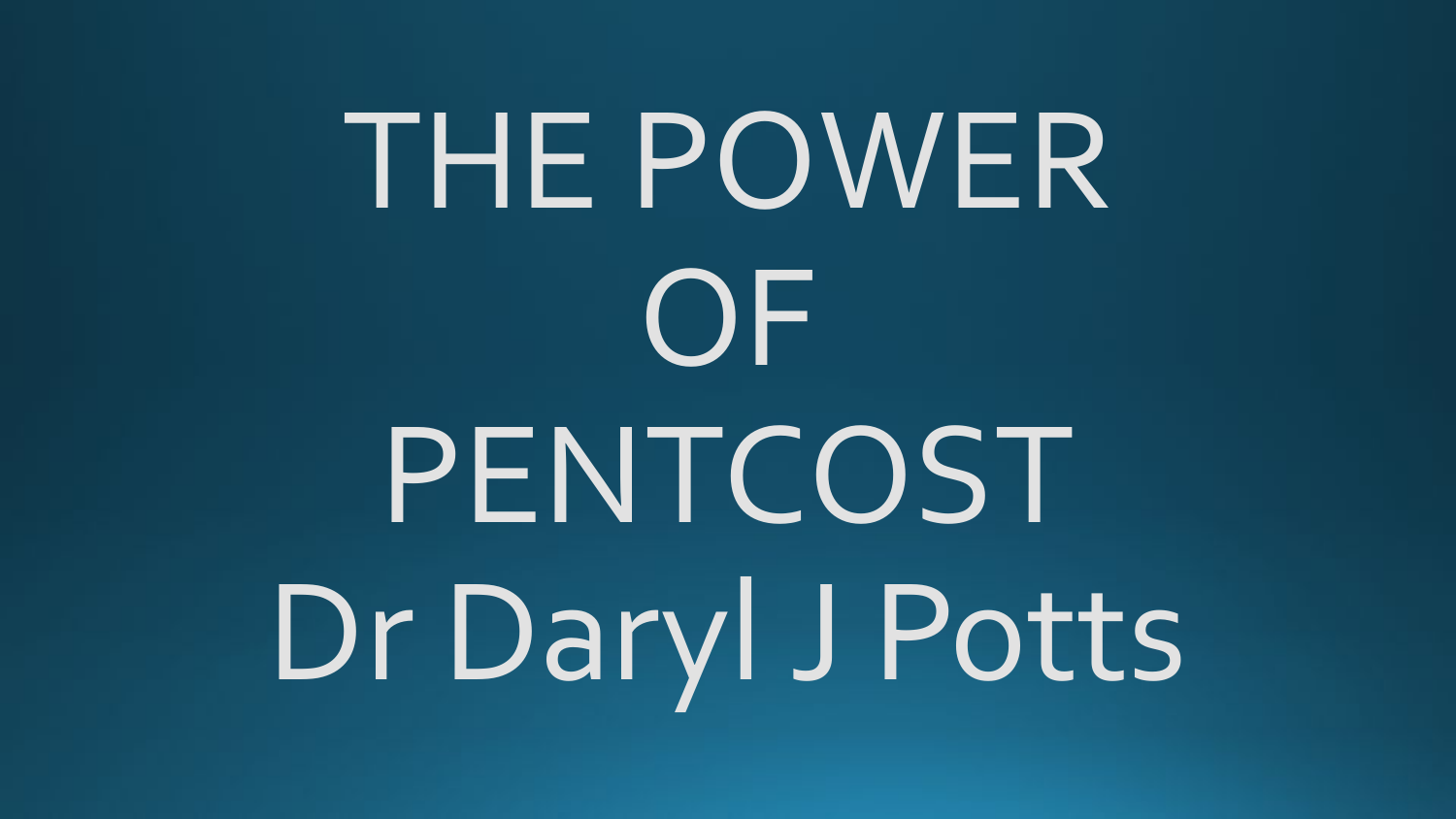#### THE OUTPOURING OF THE HOLY SPIRIT

**•Acts 2:1** When the day of Pentecost came, they were all together in one place. **2** Suddenly a sound like the blowing of a violent wind came from heaven and filled the whole house where they were sitting. **3** They saw what seemed to be tongues of fire that separated and came to rest on each of them. **4** All of them were filled with the Holy Spirit and began to speak in other tongues as the Spirit enabled them.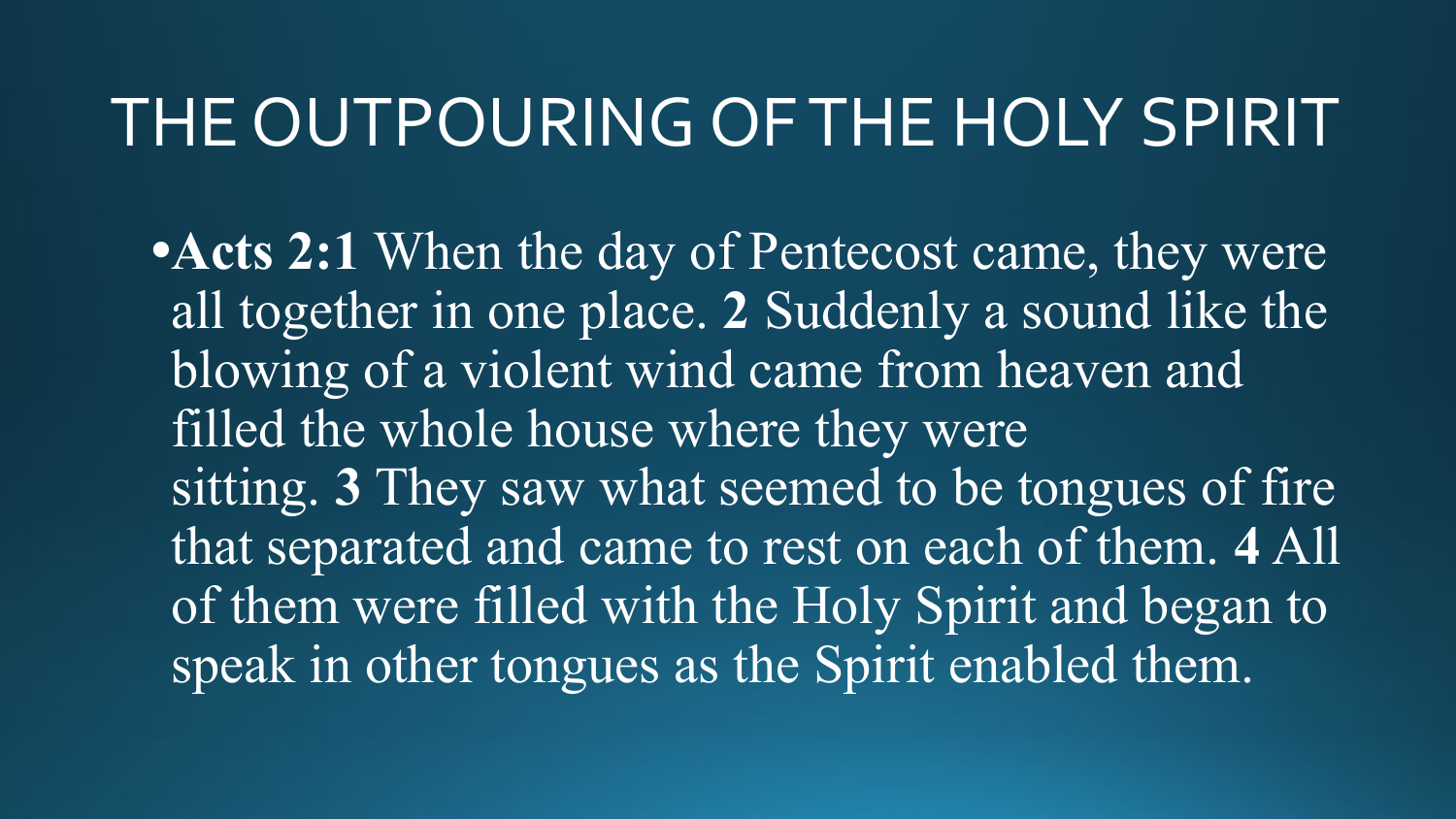# **OUR NEED FOR GOD'S SPIRIT**

•Have you ever felt that you have lost the sense of God's presence?

• Judges 16:20-21 Samson lost the presence of God and did not know it

• Judges  $16:20$  Then she cried out, "Samson! The Philistines have come to capture you!" When he woke up, he thought, "I will do as before and shake myself free." But he didn't realize the LORD had left him.

• <sup>21</sup>So the Philistines captured him and gouged out his eyes.

•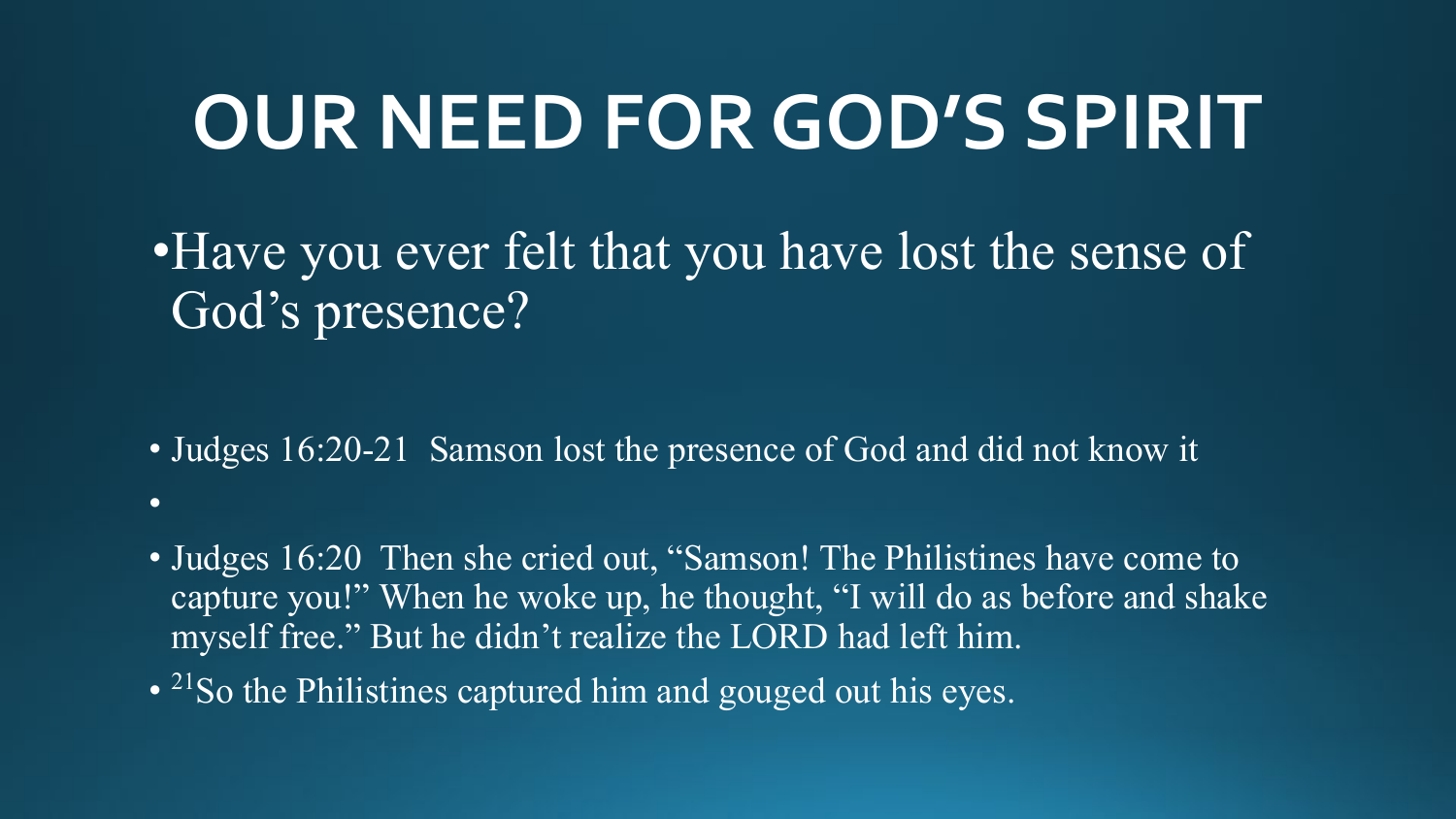#### **1. GOD'S SPIRIT BIRTHED THE CHURCH**

#### **PENTECOST SUNDAY** Acts 2:1-4

This was the day when the church was birthed

God loves His Church with a Passion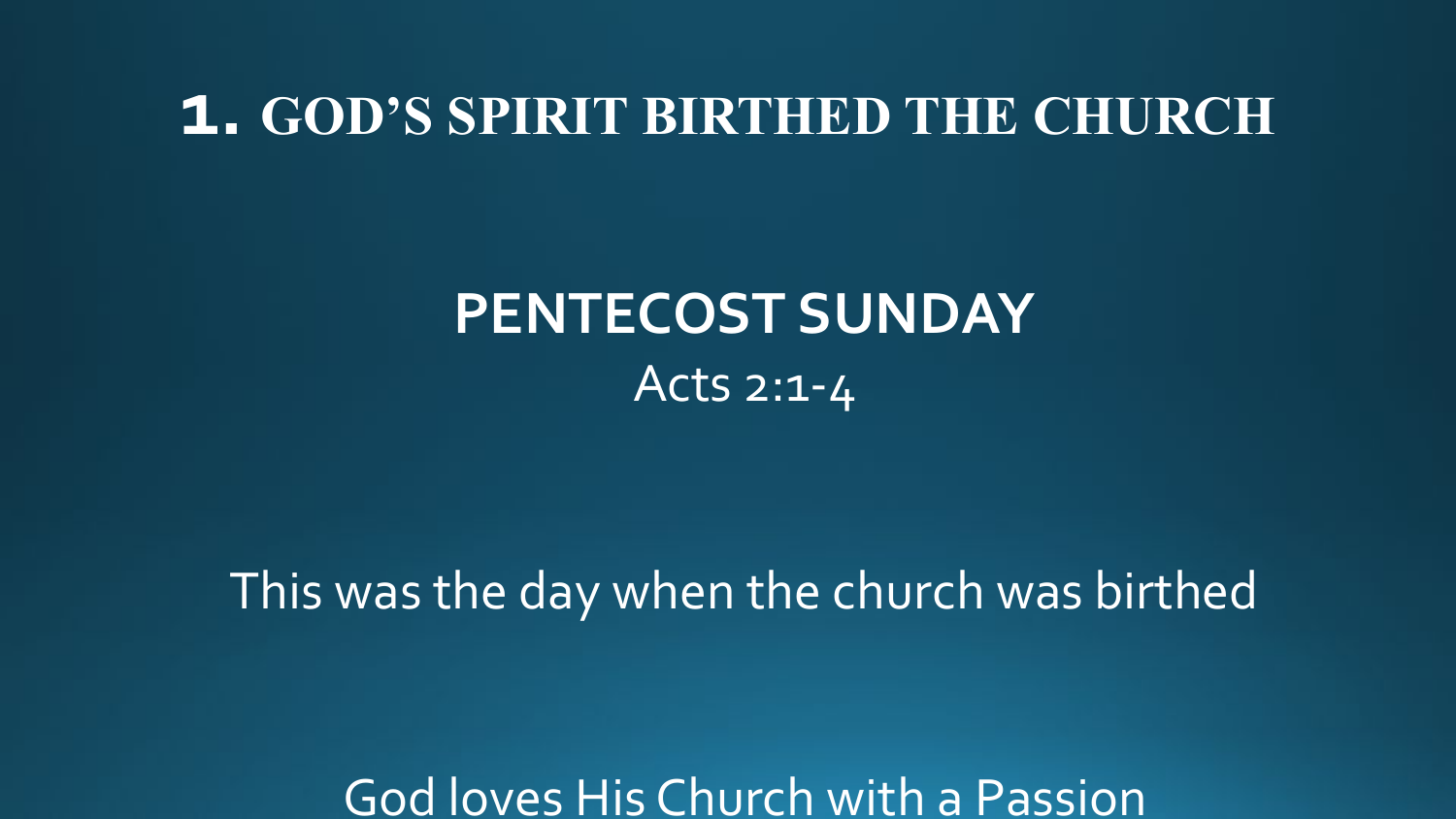#### **•THE CHURCH IS THE BRIDE OF CHRIST**

**•Don't call Christ's Bride ugly •Don't criticize the Bride of Christ**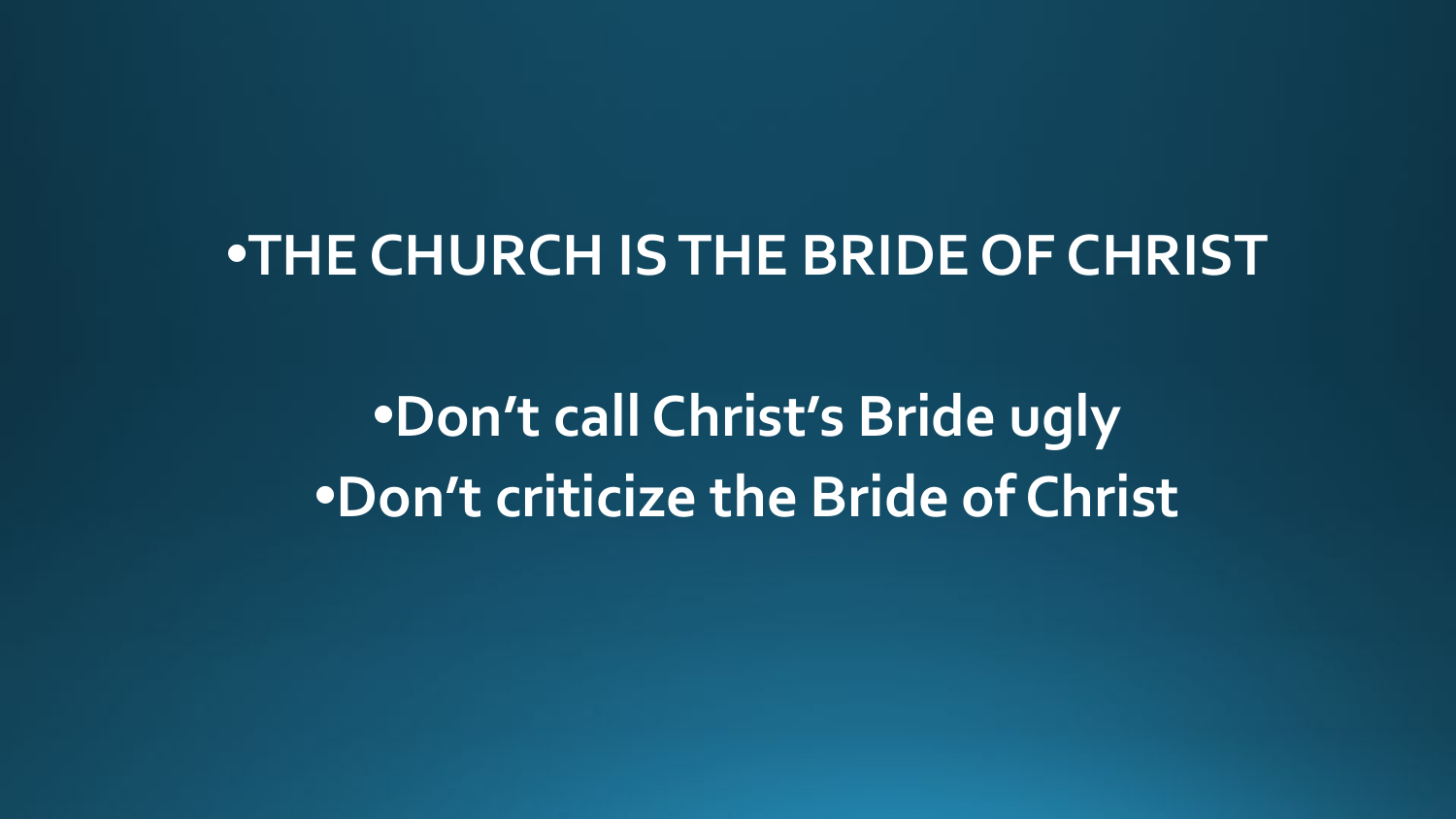## **2. GOD'S SPIRIT SUSTAINS LIFE**

- 1. Gen 2;7 Then the Lorp God formed a man from the dust of the ground and **breathed into his nostrils the breath of life**, and the man became a living being.
- 2. Ezek 37:3 He asked me, "Son of man, can these bones live?"
- **• <sup>9</sup>**Then he said to me, "Prophesy to the breath; prophesy, son of man, and say to it, 'This is what the Sovereign LORD says: Come, breath, from the four winds and breathe into these slain, that they may live."<sup>10</sup> So I prophesied as he commanded me, and **breath entered them; they came to life and stood up on their feet—a vast army**.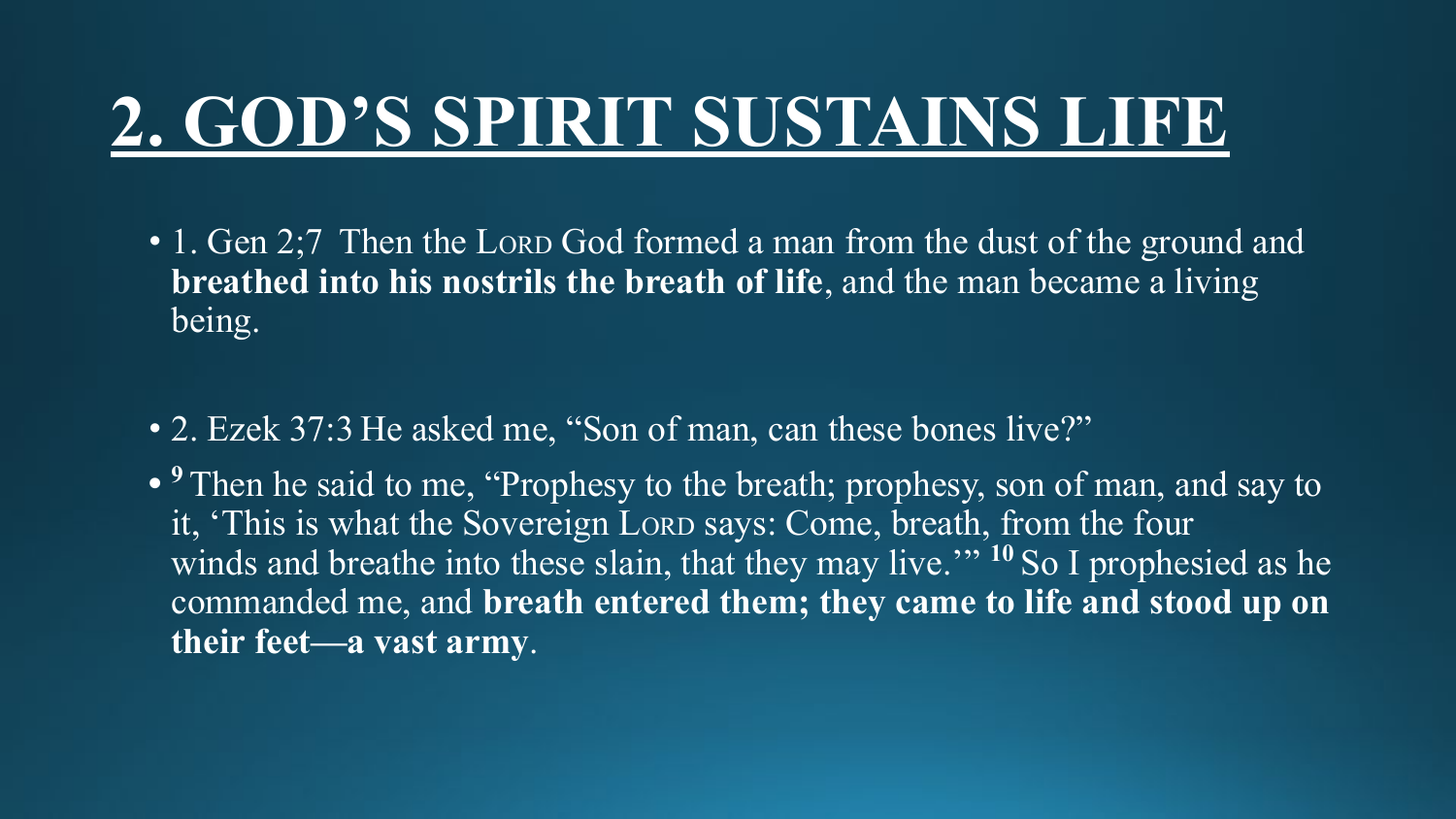## **2. GOD'S SPIRIT SUSTAINS LIFE**

•3. John 20:21 Again Jesus said, "Peace be with you! As the Father has sent me, I am sending you."<sup>22</sup> And with that he **breathed on them** and said, "Receive the Holy Spirit.

•4. Rom. 8:11 And if the Spirit of him who raised Jesus from the dead is living in you, he who raised Christ from the dead will also give life to your mortal bodies because of his Spirit who lives in you.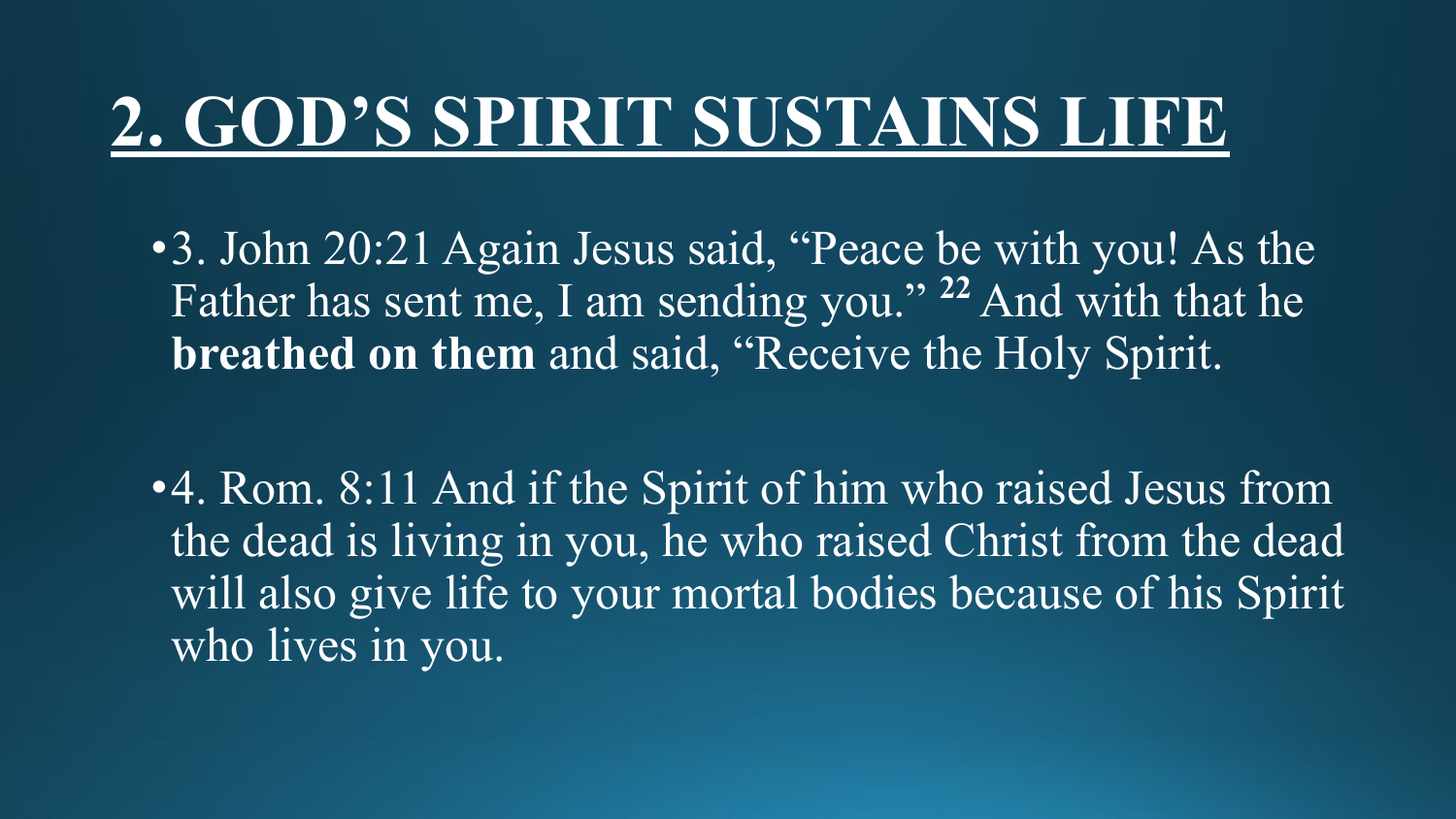•1. Zech 4: **6** So he said to me, "This is the word of the LORD to Zerubbabel: 'Not by might nor by power, but by my Spirit,' says the LORD Almighty.

•2. Luke 4:18-19 "The Spirit of the Lord is on me, because he has anointed me to proclaim good news to the poor. He has sent me to proclaim freedom for the prisoners and recovery of sight for the blind, to set the oppressed free, **<sup>19</sup>**to proclaim the year of the Lord's favor.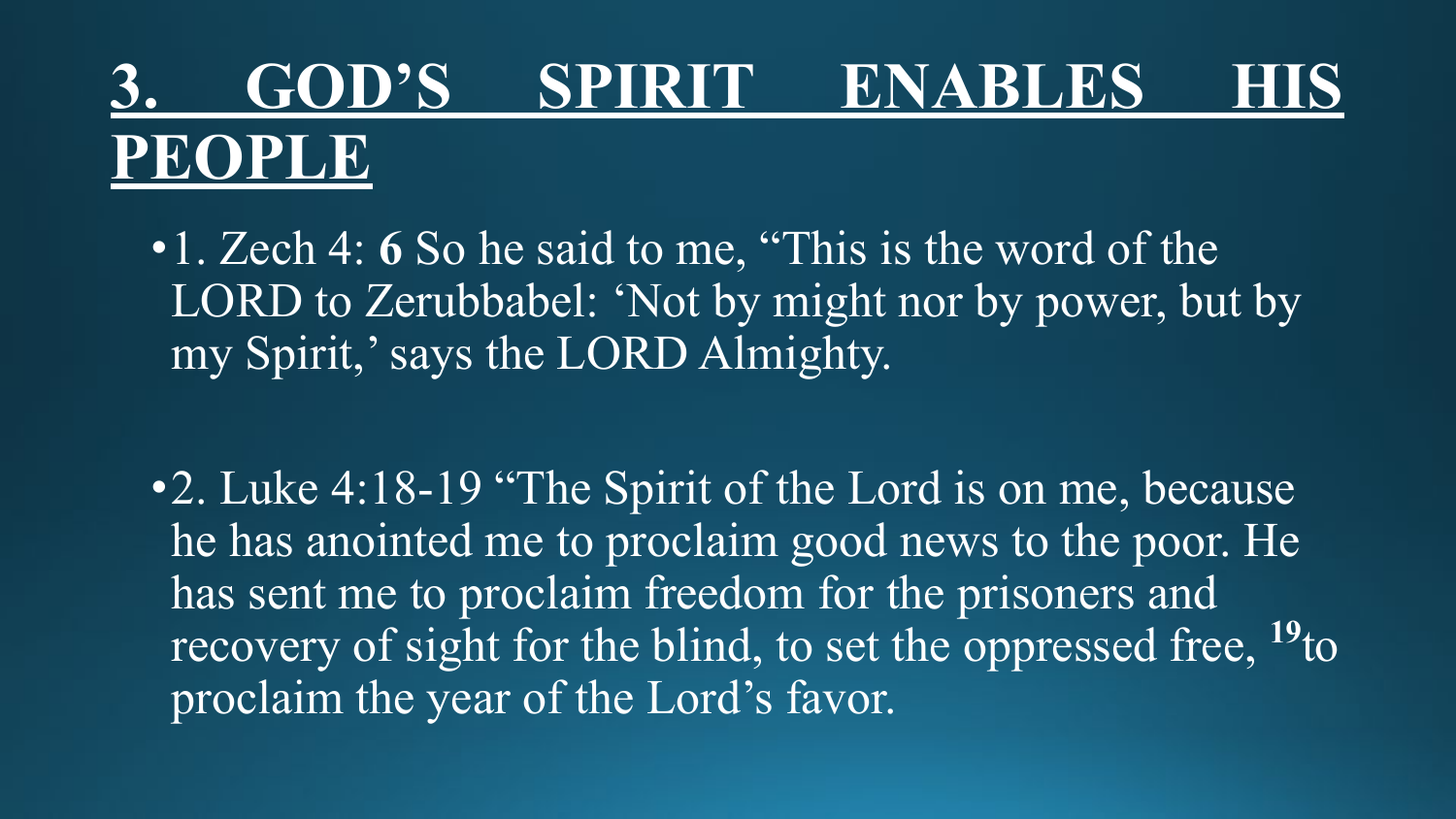•3. 1 Cor 2:4 My message and my preaching were not with wise and persuasive words, but with a demonstration of the Spirit's power, **<sup>5</sup>**so that your faith might not rest on human wisdom, but on God's power.

•4. Gal 5:16 Walk in the Spirit and you will not fulfill the lust of the flesh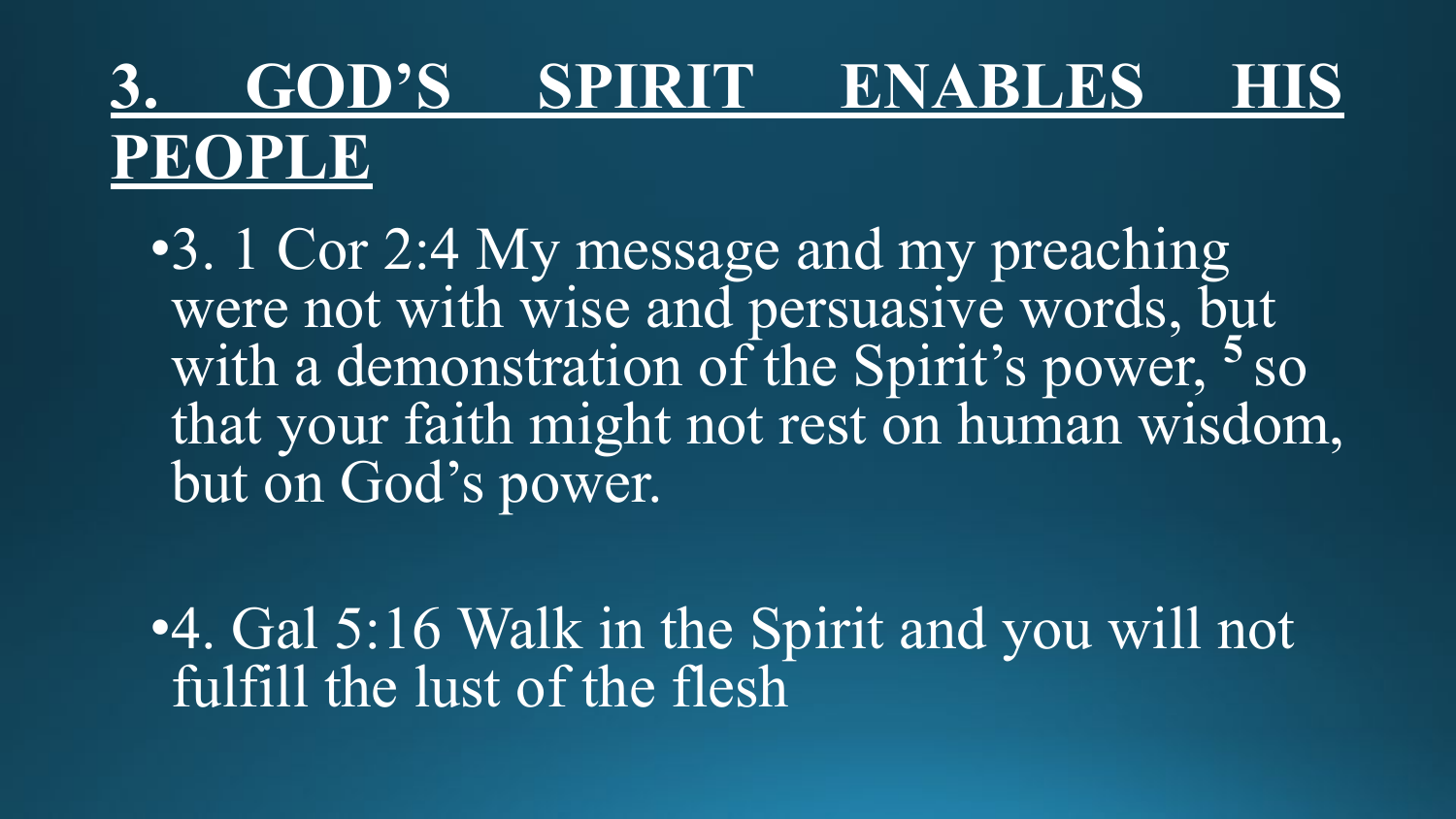- Psalm 114:1-4<sup>1</sup> When the Israelites escaped from Egypt—
- when the family of Jacob left that foreign land— $^2$  the land of Judah became God's sanctuary, and Israel became his kingdom.
- •<sup>3</sup> The Red Sea saw them coming and hurried out of their way! The water of the Jordan River turned away. <sup>4</sup> The mountains skipped like rams, the hills like lambs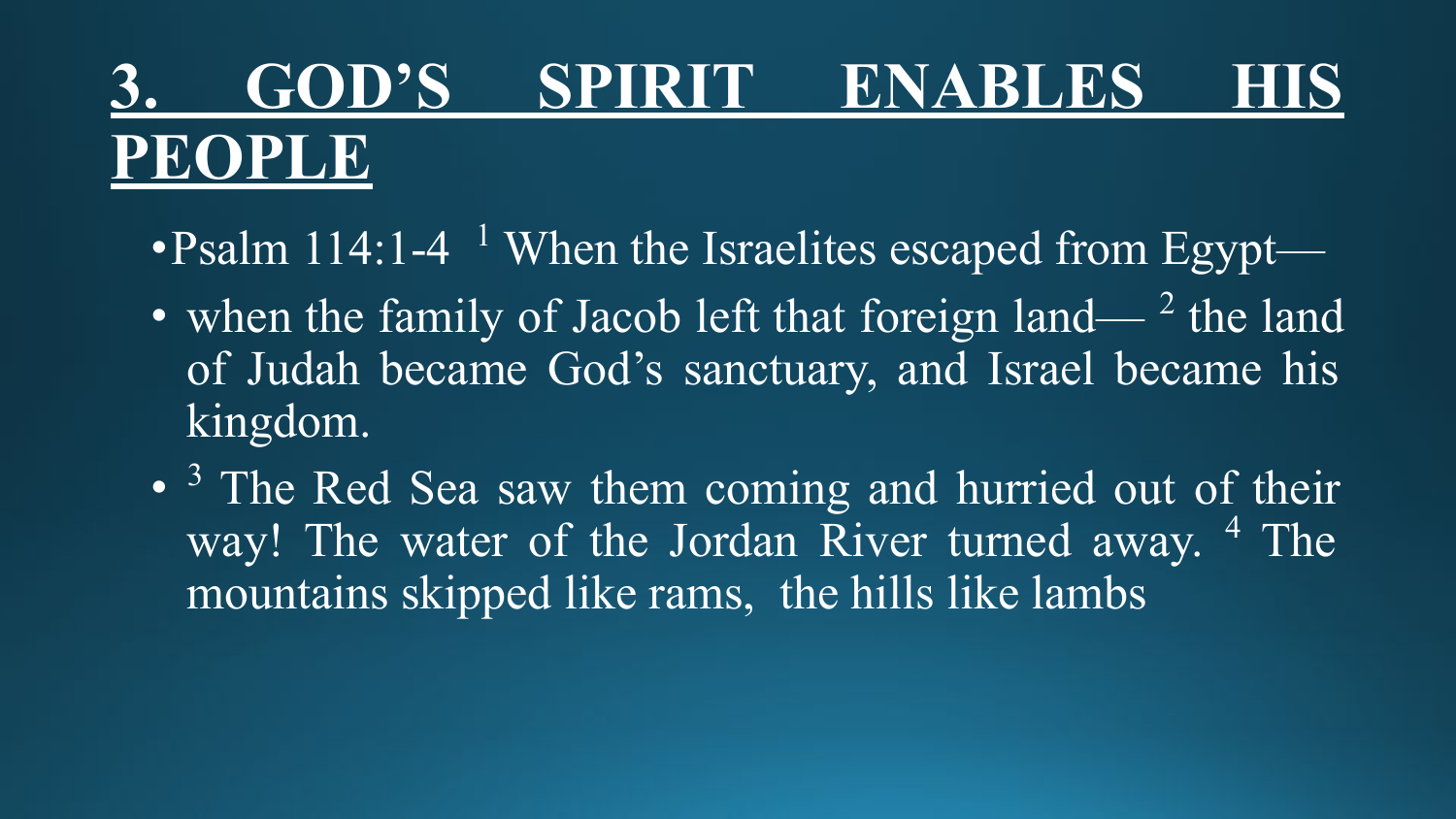•Psalm 114:5-7 What's wrong, Red Sea, that made

• you hurry out of their way? What happened, Jordan River, that you turned away? <sup>6</sup> Why, mountains, did you skip like rams? Why, hills, like lambs?

• <sup>7</sup> Tremble, O earth, at the presence of the Lord, at the presence of the God of Jacob.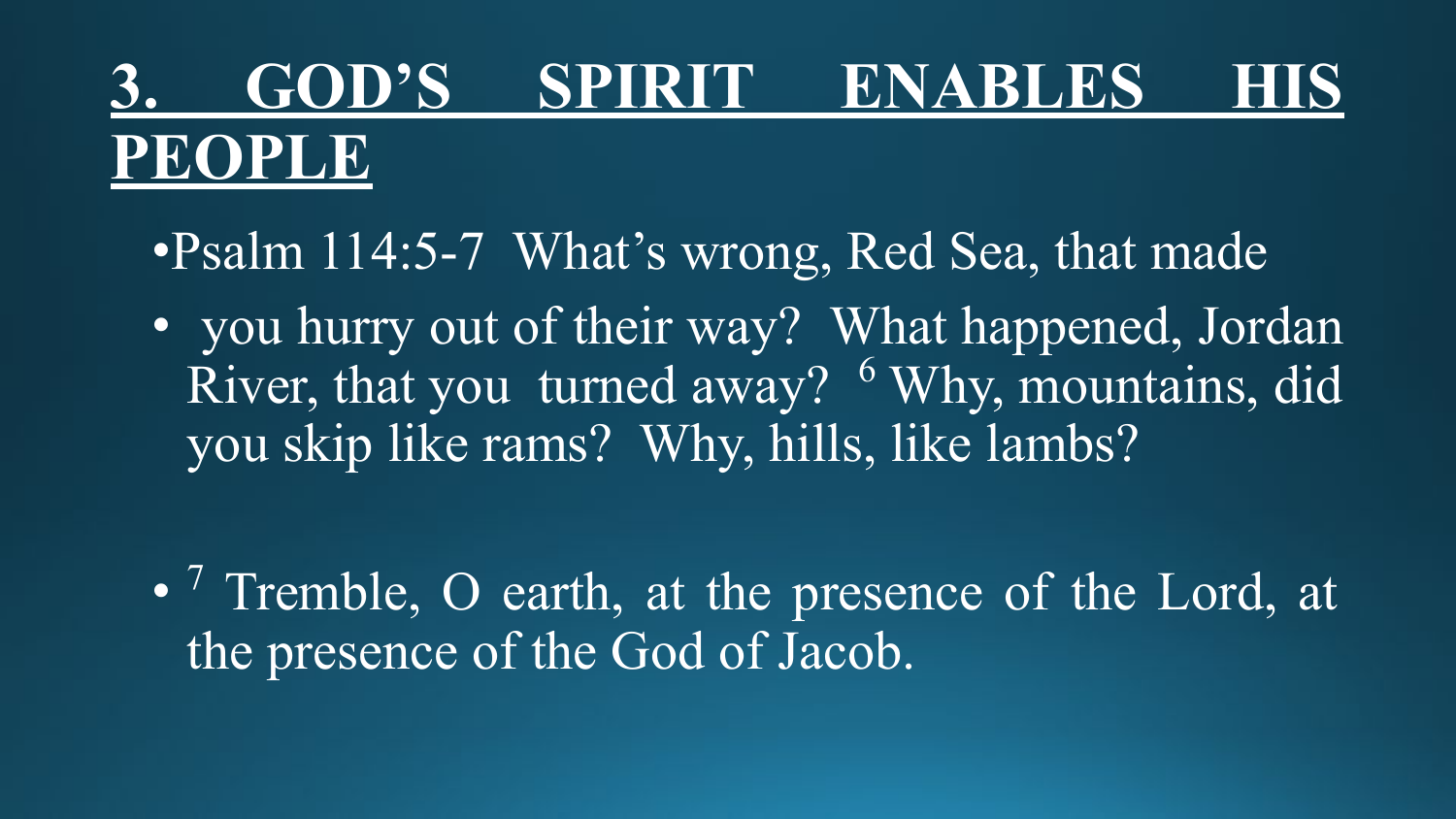#### **3. GOD'S SPIRIT ENABLES HIS PEOPLE**

•Are you on a •1. Breakout Mission (Red Sea) •or a

•2. Breakthrough Mission (Jordan River)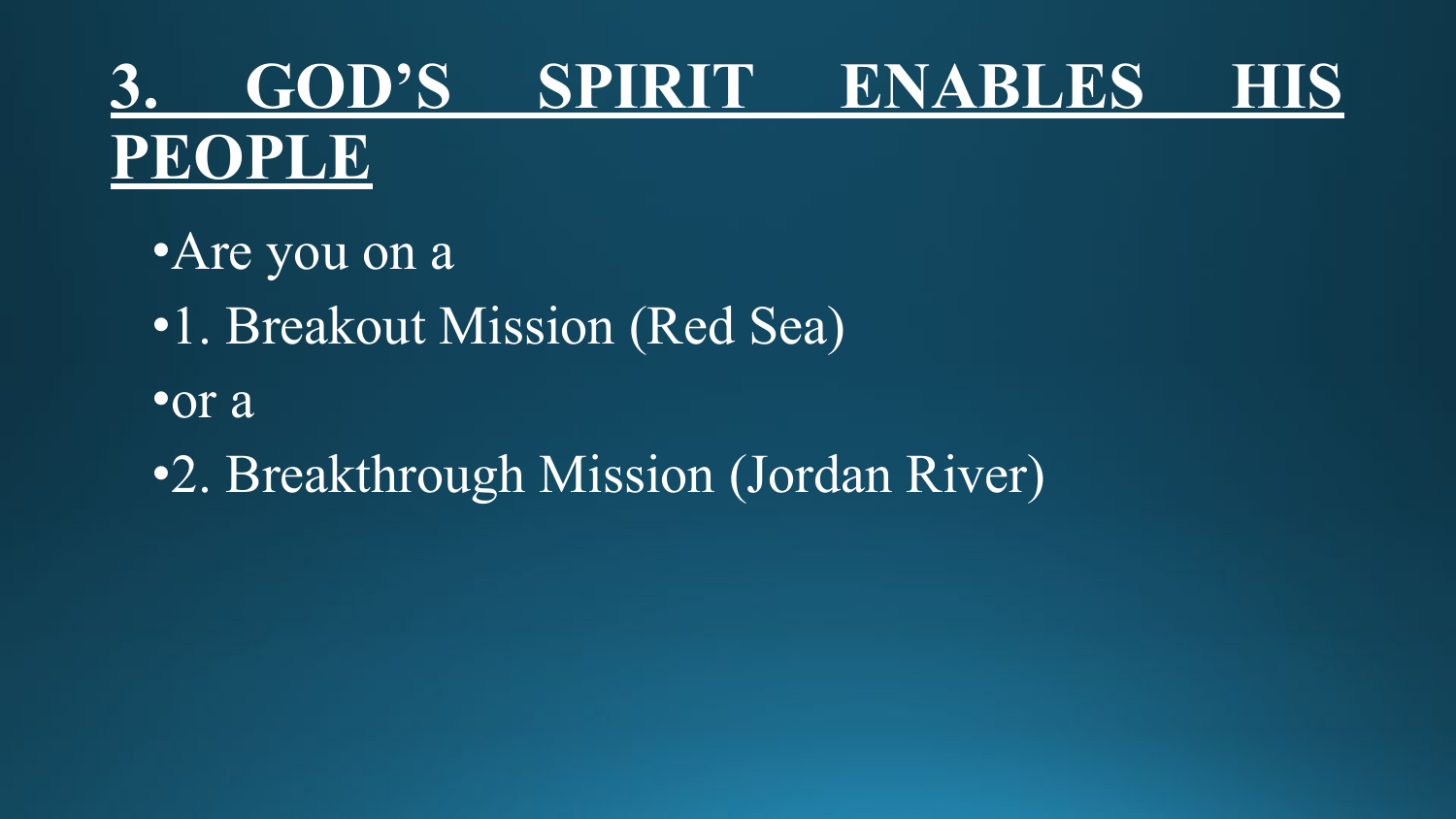#### **4. GOD'S SPIRIT IS FOR ALL PEOPLE TODAY THAT CALL ON HIS NAME**

- **Acts 2:14** Then Peter stood up with the Eleven, raised his voice and addressed the crowd: "Fellow Jews and all of you who live in Jerusalem, let me explain this to you; listen carefully to what I say.
- **• 15** These people are not drunk, as you suppose. It's only nine in the morning! **16** No, this is what was spoken by the prophet Joel:
- **• 17** " '**In the last days, God says, I will pour out my Spirit on all people.** Your sons and daughters will prophesy, your young men will see visions, your old men will dream dreams.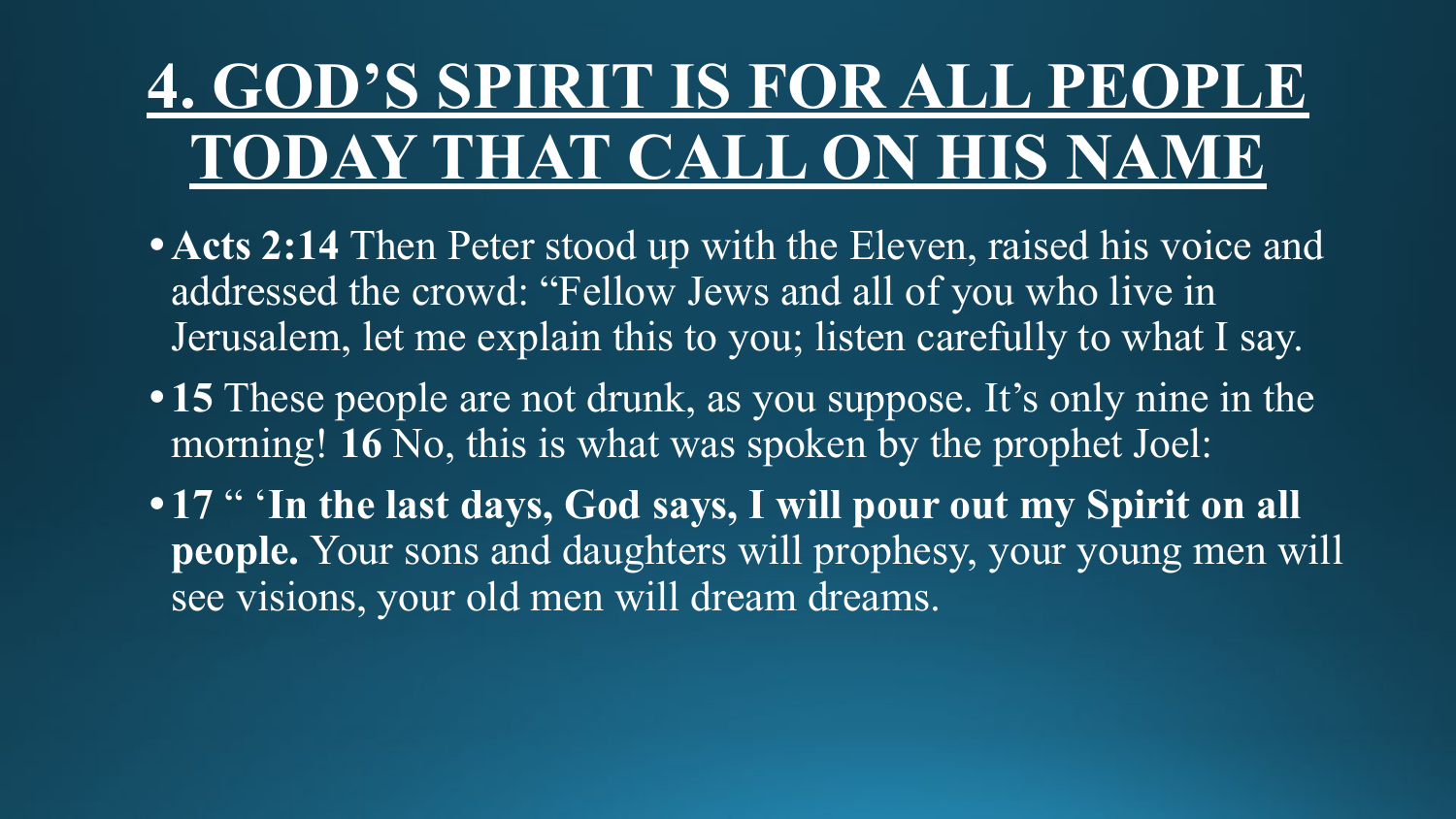#### **4. GOD'S SPIRIT IS FOR ALL PEOPLE TODAY THAT CALL ON HIS NAME**

**•Acts 2:38** Peter replied, "Repent and be baptized, every one of you, in the name of Jesus Christ for the forgiveness of your sins. And you will receive the gift of the Holy Spirit. **39 The promise is for you and your children and for all who are far off**—for all whom the Lord our God will call."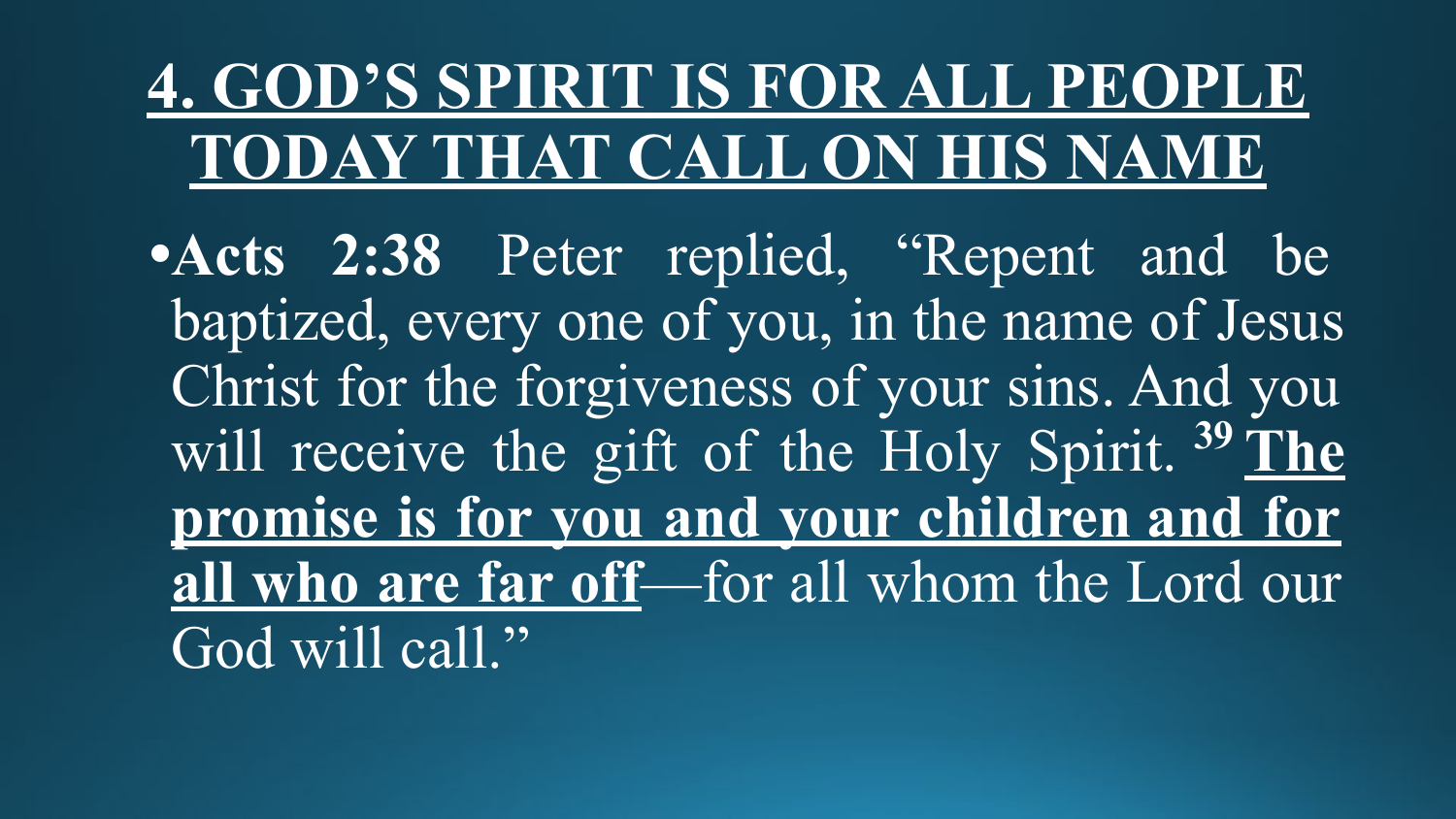# **CONCLUSION**

•

• Ex 33:15-16 (NIV) Then Moses said, 'If your presence does not go with us, do not send us up from here.

• Judges 16:20 Samson lost the presence of God and did not know it •

• We can't live without the Spirit of God in our lives on a daily basis.